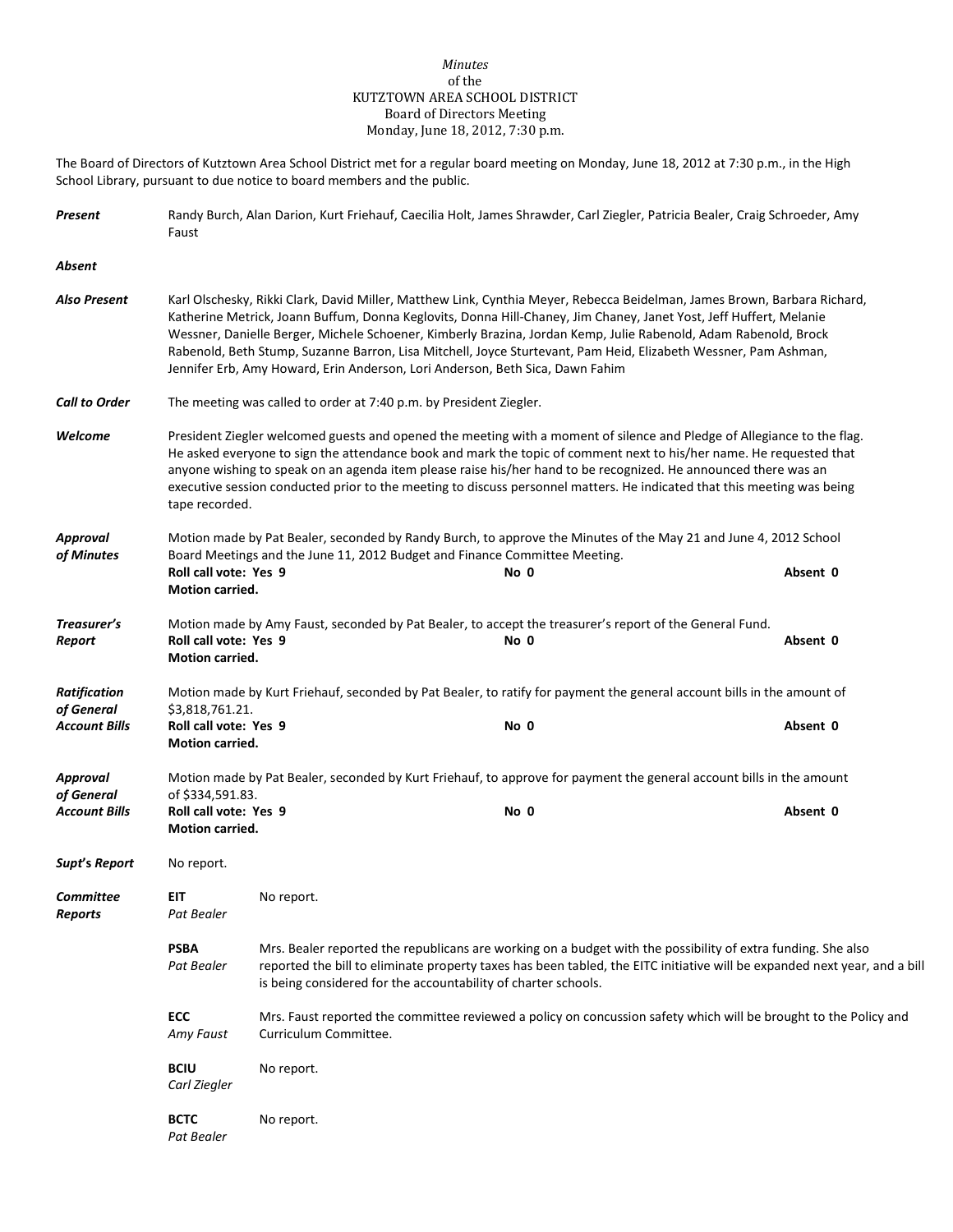KASD Board of Directors Meeting Minutes June 18, 2012 Page 2 of 5 **Policy and** Mrs. Holt reported the committee received a presentation on the hybrid learning initiative pilot program at the **Curriculum** high school and is currently awaiting additional information. *Kurt Friehauf* Student No report. **Achievement** *Al Darion* **Facilities** Mr. Olschesky reported the asbestos abatement project in the boiler room and the boiler and water softener *Karl Olschesky* replacement projects are moving forward. *Personnel* Motion made by Amy Faust, seconded by Pat Bealer, to approve the following personnel items: 1. The acceptance, with regret, of the resignation due to retirement of Cynthia A. Meyer as assistant to the superintendent for technology and professional development effective June 30, 2012. 2. The approval of Allison M. Scheidt as a long-term substitute teacher at Kutztown Elementary School effective August 21, 2012 through approximately November 27, 2012 at a salary of \$100 for days 1-20, \$110 for days 21 through 45, and the remainder at Bachelor's, Step 1 (non-tenured) per the KATA/KASD contract. 3. The approval of the following coaches and salaries for the 2012-2013 school year: Head Cross Country Coach Kenrick D. Smith \$2,800 Head Field Hockey Coach Eryn L. Ziegler States and S4,092 Assistant Football Coach Keith A. Leamer \$2,477 4. The salary approval for Katherine D. Metrick at the per diem rate of \$546.58 per day for superintendent work completed prior to the start date on her signed contract. 5. The approval of an intermittent family medical leave (FMLA) for employee #1252 commencing on July 12, 2012 through approximately July 29, 2012. 6. The approval of the following Eshelman drivers for the 2012 summer programs: Reuben S. Sweigert **Melissa Dietrich** William F. Brobst Melissa Dietrich **Roll call vote: Yes 9 No 0 Absent 0 Motion carried.** Motion made by Amy Faust, seconded by Pat Bealer, to approve Erin J. Anderson as an elementary school principal, effective July 2, 2012, at a salary of \$84,000. **Roll call vote: Yes 9 No 0 Absent 0 Motion carried.** *All Personnel are Approved Pending the District's Receipt of All Mandated Credentials Business Admin.* Motion made by Pat Bealer, seconded by Al Darion, to approve Karl J. Olschesky's 2012-2013 compensation as business *Compensation* administrator at a salary of \$90,640. **Roll call vote: Yes 9 No 0 Absent 0 Motion carried.** *Act 93 Personnel* Motion made by Amy Faust, seconded by Pat Bealer, to approve the 2012-2013 Act 93 personnel compensation per the *Compensation* attached. **Roll call vote: Yes 9 No 0 Absent 0 Motion carried.** *Support Personnel* Motion made by Jim Shrawder, seconded by Amy Faust, to approve the 2012-2013 support personnel compensation per the *Compensation* attached. Employees with less than six months of services will have wage increases deferred until six month anniversary and performance evaluation. **Roll call vote: Yes 8 No 0 Abstain 1 (Burch) Absent 0 Motion carried.** *Acting* Motion made by Pat Bealer, seconded by Kurt Friehauf, to approve Nicholas Lazo, Jr. as acting superintendent, effective *Superintendent* June 30, 2012, per the attached *Emergency and Exigent Circumstances* document, with compensation at his per diem rate and continuation of his current benefits. **Roll call vote: Yes 9 No 0 Absent 0 Motion carried.** *Elimination of* Motion made by Kurt Friehauf, seconded by Randy Burch, to approve, due to declining enrollment, the PDE certificated *Positions* employee position of Assistant to the Superintendent for Information Technology and Professional Development be eliminated, effective June 30, 2012, pursuant to the Public School Code. **Roll call vote: Yes 9 No 0 Absent 0 Motion carried.**

Kutztown Area School District does not discriminate in our educational programs, activities or employment practices based on race, color, national orgion, ance, althan and fight, sex, disability, age, religion, ancestry or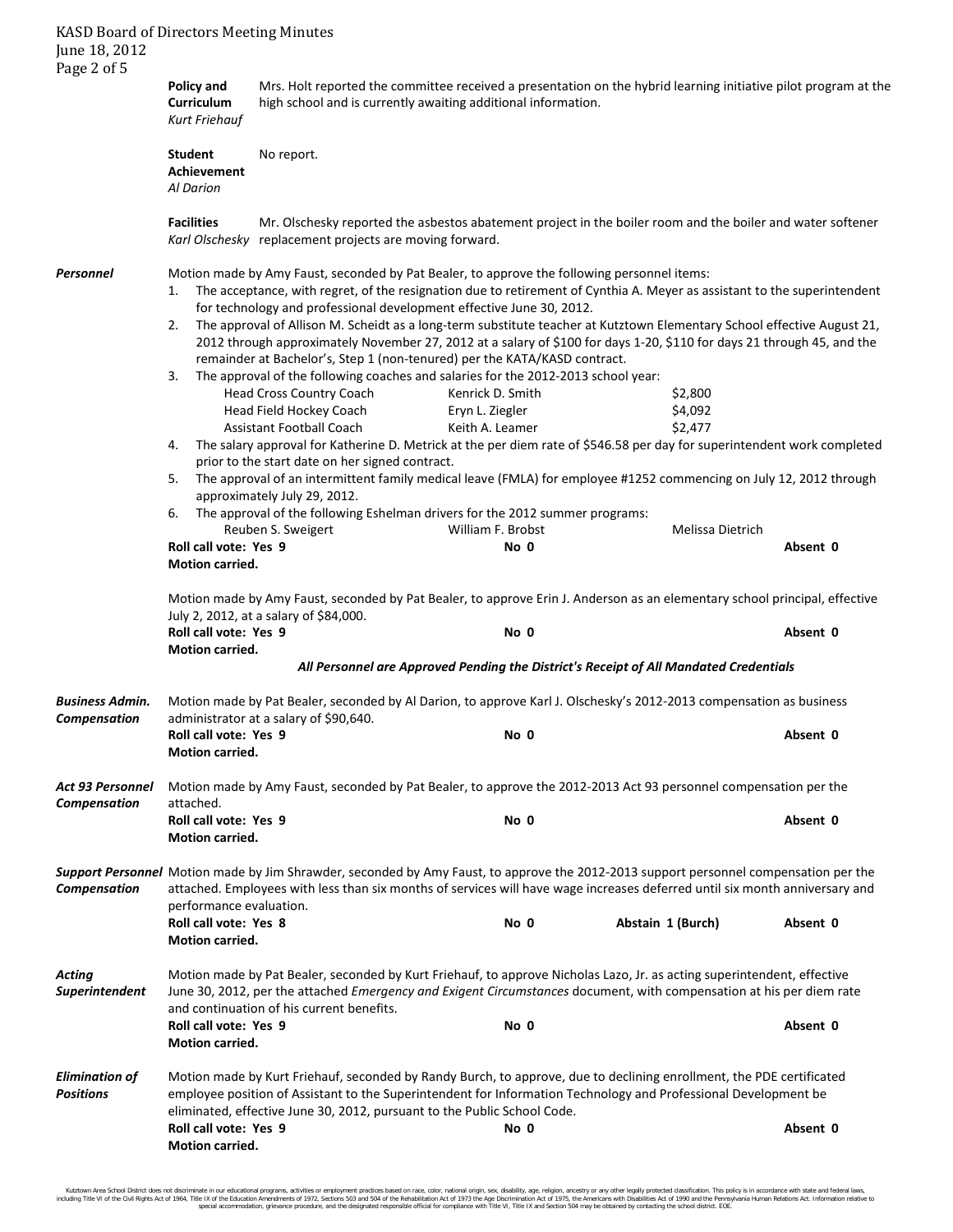| June 18, 2012                                 | <b>KASD Board of Directors Meeting Minutes</b>                                                                                                                                                                                                                                                                                                                                                                                                                                                      |                                      |          |  |  |  |
|-----------------------------------------------|-----------------------------------------------------------------------------------------------------------------------------------------------------------------------------------------------------------------------------------------------------------------------------------------------------------------------------------------------------------------------------------------------------------------------------------------------------------------------------------------------------|--------------------------------------|----------|--|--|--|
| Page 3 of 5                                   | Motion made by Craig Schroeder, seconded by Randy Burch, to approve, due to declining enrollment, the PDE certificated<br>employee position of Senior High School Assistant Principal be eliminated, effective June 30, 2012, pursuant to the Public<br>School Code.                                                                                                                                                                                                                                |                                      |          |  |  |  |
|                                               | Roll call vote: Yes 8<br>Motion carried.                                                                                                                                                                                                                                                                                                                                                                                                                                                            | No 1 (Friehauf)                      | Absent 0 |  |  |  |
|                                               | Motion made by Amy Faust, seconded by Pat Bealer, to approve, due to declining enrollment, the PDE certificated<br>employee position of Teacher of the Gifted be eliminated, effective June 30, 2012, pursuant to the Public School Code.<br>Roll call vote: Yes 5<br>Motion carried.                                                                                                                                                                                                               | No 4 (Darion, Faust, Friehauf, Holt) | Absent 0 |  |  |  |
|                                               | Motion made by Randy Burch, seconded by Craig Schroeder, to approve, due to declining enrollment, the non-certificated<br>Act 93 position of Athletic Director be reduced by 0.50, effective June 30, 2012, pursuant to the Public School Code.<br>Roll call vote: Yes 8<br>Motion carried.                                                                                                                                                                                                         | No 1 (Friehauf)                      | Absent 0 |  |  |  |
|                                               | Motion made by Pat Bealer, seconded by Jim Shrawder, to approve, due to declining enrollment, the non-certificated<br>support staff position of one custodian be eliminated, effective June 30, 2012, pursuant to the Public School Code.<br>Roll call vote: Yes 7<br>Motion carried.                                                                                                                                                                                                               | No 2 (Faust, Holt)                   | Absent 0 |  |  |  |
| <b>General Fund</b><br><b>Budget Adoption</b> | Motion made by Kurt Friehauf, seconded by Randy Burch, to restore the part-time music teaching position to full-time.                                                                                                                                                                                                                                                                                                                                                                               |                                      |          |  |  |  |
|                                               | Roll call vote: Yes 7<br>Motion carried.                                                                                                                                                                                                                                                                                                                                                                                                                                                            | No 2 (Faust, Shrawder)               | Absent 0 |  |  |  |
|                                               | Motion made by Al Darion, seconded by Kurt Friehauf, to increase the property tax an additional 0.2 mils and allocate all but<br>\$18,000 to the designated Future PSERS Contributions pension fund.<br>Roll call vote: Yes 4 (Burch, Darion, Friehauf, Holt)<br><b>Motion not carried.</b>                                                                                                                                                                                                         | No 5                                 | Absent 0 |  |  |  |
|                                               | Motion made by Jim Shrawder, seconded by Craig Schroeder, to allocate \$25,000 from fund balance pending lack of<br>budgetary savings throughout the school year.                                                                                                                                                                                                                                                                                                                                   |                                      |          |  |  |  |
|                                               | Roll call vote: Yes 7<br>Motion carried.                                                                                                                                                                                                                                                                                                                                                                                                                                                            | No 2 (Darion, Faust)                 | Absent 0 |  |  |  |
|                                               | Motion made by Kurt Friehauf, seconded by Randy Burch, to approve the adoption of the final 2012-2013 Kutztown Area School<br>District General Fund Budget with revenues of \$27,793,255 and expenditures of \$28,735,876 supported by Real Estate Tax<br>(28.7577 mils); Per Capita Tax, Sec. 679 (\$5.00); Per Capita Tax, Act 511 (\$5.00); Local Services Tax (\$5.00); Earned Income Tax<br>(0.5%); Amusement Tax (5%-10%); committed and uncommitted fund balance in the amount of \$950,000. |                                      |          |  |  |  |
|                                               | Roll call vote: Yes 6<br><b>Motion carried.</b>                                                                                                                                                                                                                                                                                                                                                                                                                                                     | No 3 (Darion, Faust, Shrawder)       | Absent 0 |  |  |  |
| <b>ACCESS Program</b>                         | Motion made by Pat Bealer, seconded by Randy Burch, to approve the School Based ACCESS Program (SBAP) Continuation<br>Agreement with LDP, Inc. d/b/a Leader Services for twelve consecutive months beginning July 1, 2012. The agreement<br>provides for automatic annual renewal unless notice is given 90 days prior to renewal.                                                                                                                                                                  |                                      |          |  |  |  |
|                                               | Roll call vote: Yes 9<br>Motion carried.                                                                                                                                                                                                                                                                                                                                                                                                                                                            | No 0                                 | Absent 0 |  |  |  |
| <b>Policy Adoption</b>                        | Motion made by Amy Faust, seconded by Jim Shrawder, to approve the second reading and adoption of Policy 006 Meetings.<br>Roll call vote: Yes 6<br>Motion carried.                                                                                                                                                                                                                                                                                                                                  | No 3 (Bealer, Burch, Darion)         | Absent 0 |  |  |  |
|                                               | Motion made by Amy Faust, seconded by Al Darion, to approve the second reading and adoption of Policy 319.1 Intellectual<br>Property.                                                                                                                                                                                                                                                                                                                                                               |                                      |          |  |  |  |
|                                               | Roll call vote: Yes 8<br>Motion carried.                                                                                                                                                                                                                                                                                                                                                                                                                                                            | No 1 (Faust)                         | Absent 0 |  |  |  |
|                                               | Motion made by Pat Bealer, seconded by Amy Faust, to approve the second reading and adoption of Policy 121 Field Trips,<br>Policy 210 Use of Medications, and Policy 822 Automated External Defibrillator (AED).<br>Roll call vote: Yes 9<br>Absent 0<br>No 0                                                                                                                                                                                                                                       |                                      |          |  |  |  |
|                                               | Motion carried.                                                                                                                                                                                                                                                                                                                                                                                                                                                                                     |                                      |          |  |  |  |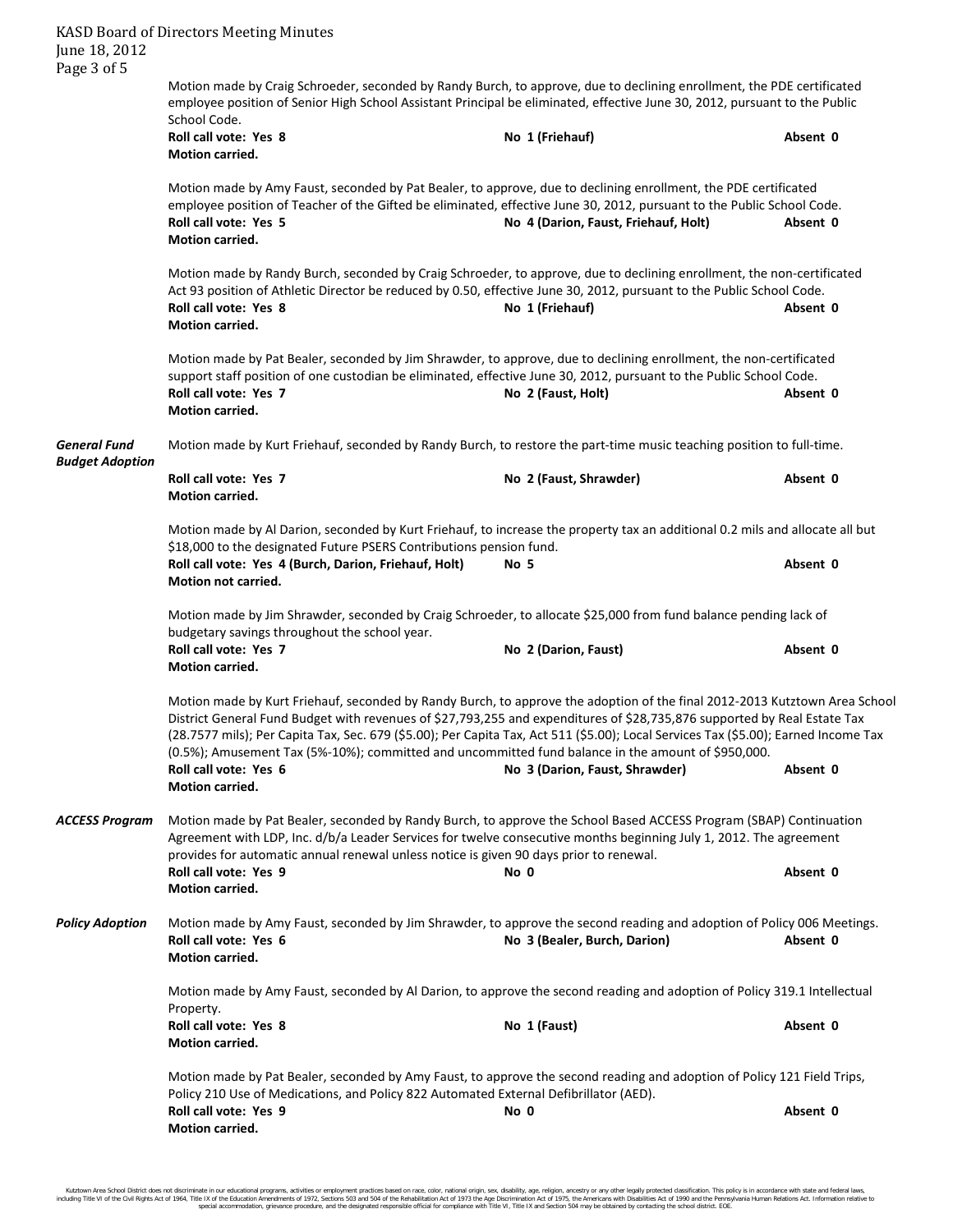| June 18, 2012                             | <b>KASD Board of Directors Meeting Minutes</b>                                                                                                                                                                                                                                                                                                                                                                                                                                                                                                                                                                                                                      |              |                                       |          |  |  |
|-------------------------------------------|---------------------------------------------------------------------------------------------------------------------------------------------------------------------------------------------------------------------------------------------------------------------------------------------------------------------------------------------------------------------------------------------------------------------------------------------------------------------------------------------------------------------------------------------------------------------------------------------------------------------------------------------------------------------|--------------|---------------------------------------|----------|--|--|
| Page 4 of 5                               |                                                                                                                                                                                                                                                                                                                                                                                                                                                                                                                                                                                                                                                                     |              |                                       |          |  |  |
| Homestead/<br>Farmstead                   | Motion made by Pat Bealer, seconded by Amy Faust, to approve the 2012-2013 Homestead and Farmstead Exclusion<br>Resolution per the attached.                                                                                                                                                                                                                                                                                                                                                                                                                                                                                                                        |              |                                       |          |  |  |
|                                           | Roll call vote: Yes 6<br><b>Motion carried.</b>                                                                                                                                                                                                                                                                                                                                                                                                                                                                                                                                                                                                                     |              | No 3 (Faust, Schroeder, Shrawder)     | Absent 0 |  |  |
| <b>Fund Balance</b><br><b>Commitments</b> | Motion made by Pat Bealer, seconded by Randy Burch, to approve the following fund balance commitments as of June 30,<br>2012 in accordance with Policy 620. Additional amounts may be committed at the conclusion of the annual audit.<br><b>Future Capital Projects</b><br><b>Future PSERS Contributions</b><br>Amount Due to BCTC<br>Further Development of Virtual Academy (KVA) \$ 200,000<br>Roll call vote: Yes 9                                                                                                                                                                                                                                             | No 0         | \$533,359<br>\$1,050,310<br>\$238,146 | Absent 0 |  |  |
|                                           | <b>Motion carried.</b>                                                                                                                                                                                                                                                                                                                                                                                                                                                                                                                                                                                                                                              |              |                                       |          |  |  |
| Workers' Comp.<br><b>Insurance</b>        | Motion made by Amy Faust, seconded by Pat Bealer, to approve the renewal of the workers' compensation insurance<br>coverage with School Districts Insurance Consortium (SDIC) for the 2012-2013 fiscal year at a cost of \$93,665.<br>Roll call vote: Yes 9<br>Motion carried.                                                                                                                                                                                                                                                                                                                                                                                      | No 0         |                                       | Absent 0 |  |  |
| <b>Lunch Prices</b>                       | Motion made by Pat Bealer, seconded by Kurt Friehauf, to approve, in accordance with the Healthy, Hunger-Free Kids Act of<br>2010, the increase of lunch prices to \$2.35 at the elementary and middle schools and \$2.60 at the high school.<br>Roll call vote: Yes 8<br>Motion carried.                                                                                                                                                                                                                                                                                                                                                                           | No 1 (Faust) |                                       | Absent 0 |  |  |
|                                           | Liability Insurance Motion made by Jim Shrawder, seconded by Amy Faust, to approve the renewal of the liability insurance package with the<br>Pennsylvania School Boards Association (PSBA) Insurance Trust for a one year term beginning July 1, 2012 at a cost of<br>\$74,135.                                                                                                                                                                                                                                                                                                                                                                                    |              |                                       |          |  |  |
|                                           | Roll call vote: Yes 9<br>Motion carried.                                                                                                                                                                                                                                                                                                                                                                                                                                                                                                                                                                                                                            | No 0         |                                       | Absent 0 |  |  |
| <b>HS Laptop Repair</b>                   | Motion made by Pat Bealer, seconded by Al Darion, to approve warranty, maintenance, and repairs to student-issued<br>laptop computers be conducted by authorized Apple Inc. warranty and repair vendors, Double Click Computer of West<br>Reading and Bethlehem, PA and J2Tech of Allentown, PA for the 2012-2013 school year.<br>Roll call vote: Yes 9<br>Absent 0<br>No 0                                                                                                                                                                                                                                                                                         |              |                                       |          |  |  |
|                                           | Motion carried.                                                                                                                                                                                                                                                                                                                                                                                                                                                                                                                                                                                                                                                     |              |                                       |          |  |  |
| <b>HS Laptop Fees</b>                     | Motion made by Amy Faust, seconded by Pat Bealer, to approve a district maintenance and repair fee of \$65.00 to be used<br>for repairs to the student-issued laptop computers for the 2012-2013 school year. Fees for the maintenance and repair of<br>the laptop computers for students approved for free or reduced lunch status will be discounted or paid for by the school<br>district. Fees for the maintenance and repair for students who did not have a claim during the 2011-2012 school year will be<br>\$55.00. This cost reduction is to promote/encourage responsible care for the school-issued laptop.<br>Roll call vote: Yes 9<br>Motion carried. | No 0         |                                       | Absent 0 |  |  |
| <b>Smile Program</b>                      | Motion made by Kurt Friehauf, seconded by Amy Faust, to approve the services of Mobile Dentists through the Smile<br>Program for the 2012-2013 school year.                                                                                                                                                                                                                                                                                                                                                                                                                                                                                                         |              |                                       |          |  |  |
|                                           | Motion made by Jim Shrawder, seconded by Caecilia Holt, to table the motion to approve the services of Mobil Dentists for<br>the 2012-2013 school year.                                                                                                                                                                                                                                                                                                                                                                                                                                                                                                             |              |                                       |          |  |  |
|                                           | Roll call vote: Yes 6<br>Motion carried.                                                                                                                                                                                                                                                                                                                                                                                                                                                                                                                                                                                                                            |              | No 3 (Burch, Darion, Friehauf)        | Absent 0 |  |  |
| <b>Transportation</b><br>Contract         | Motion made by Amy Faust, seconded by Pat Bealer, to approve the transportation contract with the parent of student<br>#104572.                                                                                                                                                                                                                                                                                                                                                                                                                                                                                                                                     |              |                                       |          |  |  |
|                                           | Roll call vote: Yes 7<br>Motion carried.                                                                                                                                                                                                                                                                                                                                                                                                                                                                                                                                                                                                                            | No 0         | Abstain 2(Friehauf, Shrawder)         | Absent 0 |  |  |
| <b>Agreement and</b><br>Release           | Motion made by Amy Faust, seconded by Randy Burch, to approve the agreement and release for student #104572.                                                                                                                                                                                                                                                                                                                                                                                                                                                                                                                                                        |              |                                       |          |  |  |
|                                           | Roll call vote: Yes 8<br>Motion carried.                                                                                                                                                                                                                                                                                                                                                                                                                                                                                                                                                                                                                            | No 0         | Abstain 1 (Friehauf)                  | Absent 0 |  |  |